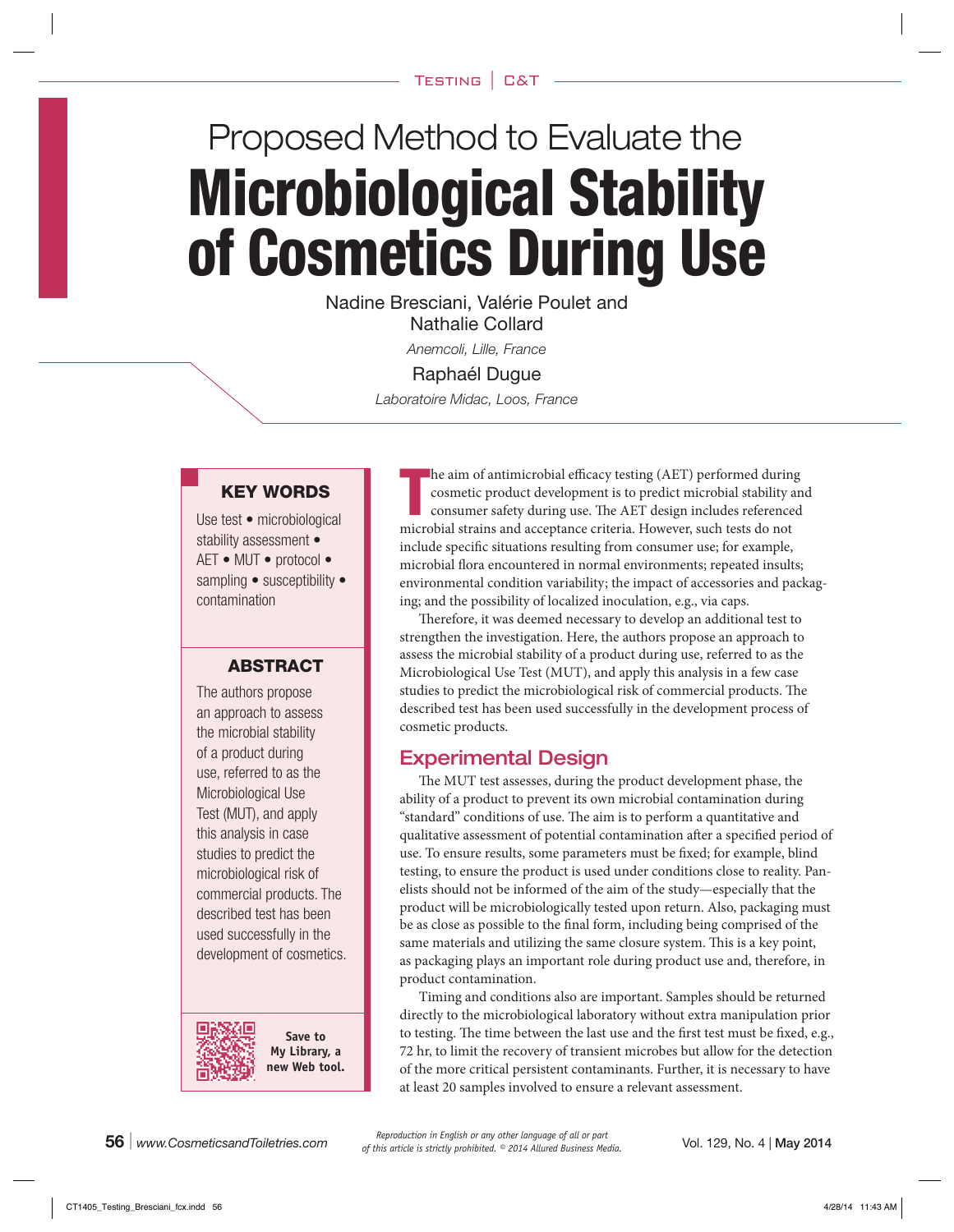A general survey should be sent with each product to match the outcome with the user's practices; also, directions for use, frequency and duration of application and specific requirements such as the use of an applicator should be specified. Finally, the number of subjects included in the study must be controlled, and they should be realistic potential user types who are physically located as close as possible to the laboratory.

Determination of efficacy is based on product susceptibility and reduced contamination.

# Analysis Protocol and Other Considerations

Regarding sample analysis, the study must respect several steps. First, the product contamination bio-burden should be determined prior to study execution. Also, some samples should be retained in the laboratory at room temperature during the study execution and assayed two or three days prior to the return of consumer samples for validation; these results should be lower or equal to the initial count.

Besides MUT standards, the products must meet the usual microbiological specifications. Further, products, identified by lot number, require being assayed for preservative content. Regarding the study duration, the product must be used as often as pos-

# Market Intelligence

**n** Traditional preservatives are capable of defending against a range of microorganisms and are adaptable to a variety of conditions.

 $\blacksquare$  The use of alternative preservatives may drive up product cost, and it is difficult to consistently maintain their characteristics from batch to batch.

 $\blacksquare$  Those in skin care must not sit idly by, rather continue monitoring developments on these fronts to ensure the safety and satisfaction of consumers.

*Source: A. Abdullah, MD, GCI, September 2013,*  (*GCImagazine.com*)

sible; the design proposed here suggests at least three weeks.

Other considerations involve the design of the customer survey, directions for use and the study direction—i.e., start date, return date, etc. Product distribution to the selected panel of users and the return of samples must also be coordinated. As noted, it is necessary to manage the return date to ensure the delay between last use and first testing is within fixed limits, to be able to evaluate a possible regression of microbial count after a specified time.

# Sampling Procedures

Testing should include all returned samples using methods proven suitable, such as ISO 21149, and following usual procedures applied in the laboratories. It is important to note that microbial contamination due to product use is typically not homogeneously distributed through the product. Therefore, sampling should occur as close as possible to normal use conditions. The sampling procedure must include the following steps:

- 1. No mixing of the product before sampling;
- 2. Surface sampling for liquid and semi-solid products;
- 3. For products in tubes, retaining only the first expelled portion; and
- 4. For products used with an applicator, sampling must use the applicator, which should be returned to its original place after sampling.

A second round of testing is then performed to assess whether the microbial contamination originally present was or was not eliminated after a certain period. This is a key element of product robustness assessment. It is recommended that this test be carried out six days after the last use; i.e., three days after the first testing, allowing for complete analysis within one week. This will not be feasible in all instances, and in certain cases, this could even alter the results and overall assessment. For example, with powder, a second sampling performed on a product scraped for the first testing will not be relevant since the entire contamination could have been removed. Therefore, when possible, it is also advisable to scrape only half of the surface for the first step, saving the second half for follow-up tests.

For products packed in tubes, the second dose will not always be representative, either. Therefore, it must be noted that the absence of recovered contaminant is not necessarily due to product performance; it may instead be driven by the absence of a homogeneous contamination. Finally, to ensure a good understanding of the results, it is necessary to assess other parameters such as organoleptic characteristics, physico-chemical parameters, preservative content and pH.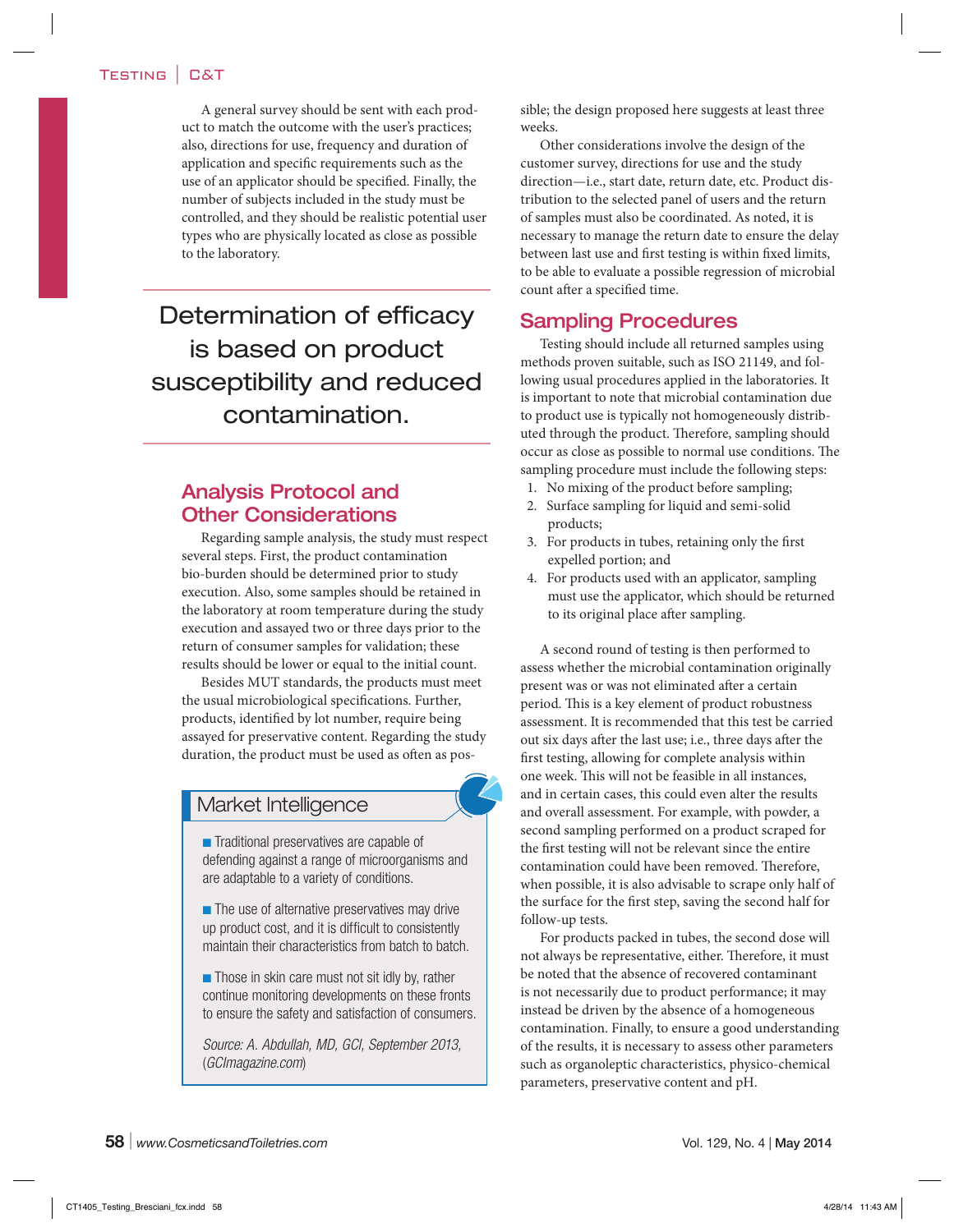# Assessment Specifics

Determination of the results is based on two criteria, described here. The first is the analysis for microbial contamination susceptibility; the second is the analysis for the product's capability to reduce its original contamination after a short duration of time.

*Susceptibility*—*first testing:* The first test is for the product's resistance to contamination, and is determined by only one criterion: the number of returned contaminated samples, independent from their levels of contamination. The presence of 10 cfu/g is enough to declare a sample as "positive." Five levels were arbitrarily assigned by the authors (see **Table 1**) based on the % of positive returned samples. For example, Level 1 was assigned to the most robust products.

*Reducing contamination*—*second testing:*  The second test to reduce contamination is performed six days after the last product use. During this period, products are stored in the laboratory at room temperature without exposure to sunlight. In this step, the criteria are different based on product characteristics; i.e., anhydrous vs. aqueous products.

Aqueous products are usually able to recover from contamination during the resting phase.

Here, two levels have been set: A) bio-burden reduction, characterized by any significant reduction in count; and B) no bio-burden reduction. Considering the small number of samples involved (20), and taking into account the size of commercial productions, products will fail this test as soon as just one sample fails to reduce bio-burden.

In the case of anhydrous products, three levels have been set: A) bio-burden reduction, as described above; B) bio-burden stabilization, an intermediary level; and C) bio-burden increase, which, even if rare, must eventually be considered—especially for natural products.

| Table 1. Levels of Contamination                                |                |                |  |  |  |  |
|-----------------------------------------------------------------|----------------|----------------|--|--|--|--|
| <b>Level of</b><br>% of contaminated samples:<br>contamination: |                |                |  |  |  |  |
|                                                                 |                | $< 5\%$        |  |  |  |  |
|                                                                 | $\mathfrak{p}$ | From 5 to 10%  |  |  |  |  |
|                                                                 | 3              | From 11 to 25% |  |  |  |  |
| From 26 to 50%                                                  |                |                |  |  |  |  |
|                                                                 | 5<br>$> 50\%$  |                |  |  |  |  |
|                                                                 |                |                |  |  |  |  |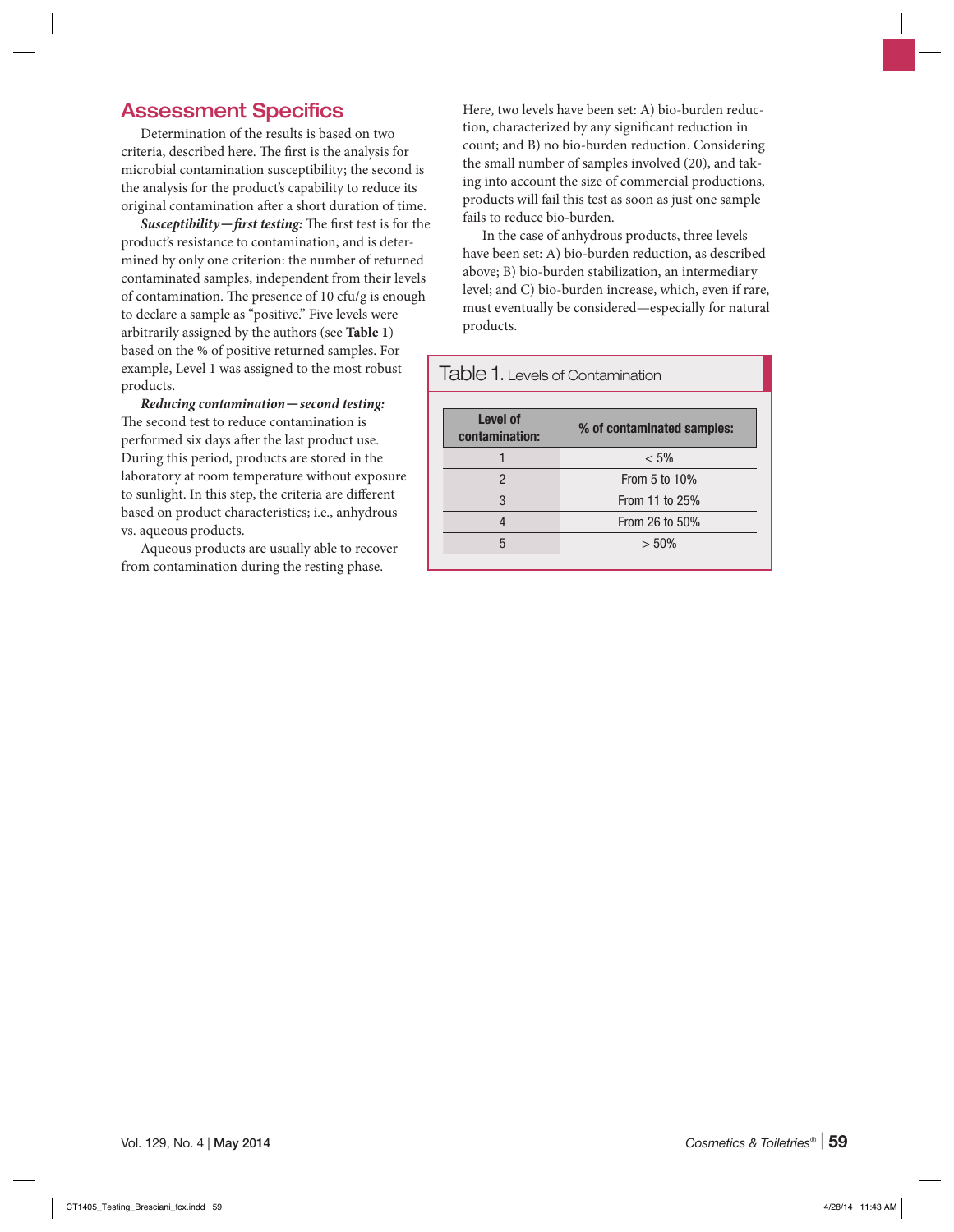# MUT Assessments

The proposed MUT approach will result in products described as follows. First, each product will have a resistance level rating from 1 to 5 based on the first susceptibility testing. Then, based on the second testing, an additional rating will be assigned: A or B for aqueous products; A, B or C for anhydrous products.

The overall assessment will then be rated as:

*IP (Insufficient Preservation):* For products with no reduction, or an increase in, bio-burden;

*S (Suitable):* For products rated at levels between 3 and 5, and with either a bio-burden reduction or no increase with the second testing; or

*RU (Robust during Use):* For products rated at levels from 1 to 2, with either a bio-burden reduction or no increase as assessed with the second testing.

These product ratings are further outlined in **Tables 2** and **3**.

# Commercial Product Assessments

To test the proposed approach, seven commercial products were chosen based on their formula, function and use or non-use of a preservative system. The packaging, distribution mode and associated processes—and eventually, certification base, i.e., ecolabeling—of products were also taken into account. Specific choices were made to improve the feasibility and discriminant power of the MUT model. The chosen products and their basic information are included in **Table 4**.

Challenge tests following NF EN ISO 11930 were carried out<sup>1</sup> on each product except number 7, the lip gloss. For products 1 through 5, criteria A were reached for bacteria, yeast and mold. For product 6, a refreshing lotion, no criteria were achieved; neither A nor B. The reason for this relates to packaging and is described later.

| Table 2. Aqueous Product Assessment                     |           |           |           |           |           |  |  |
|---------------------------------------------------------|-----------|-----------|-----------|-----------|-----------|--|--|
| First testing $\rightarrow$<br>$\bigvee$ Second testing | $< 5\%$   | 5 to 10%  | 11 to 25% | 26 to 50% | $> 50 \%$ |  |  |
| $A = Reduction$                                         | <b>RU</b> | <b>RU</b> | H         |           |           |  |  |
| $B = No$ reduction                                      |           |           | IP        |           |           |  |  |

| Table 3. Anhydrous Product Assessment                   |           |           |           |           |           |  |
|---------------------------------------------------------|-----------|-----------|-----------|-----------|-----------|--|
| First testing $\rightarrow$<br>$\bigvee$ Second testing | $< 5\%$   | 5 to 10%  | 11 to 25% | 26 to 50% | $> 50 \%$ |  |
| $A = Reduction$                                         | <b>RU</b> | <b>RU</b> |           |           |           |  |
| $B = No$ reduction                                      | RU        | <b>RU</b> |           |           |           |  |
| $C =$ Increase                                          | ID        |           |           |           |           |  |

| Table 4. Selected Products                                              |                     |                                                                                                                                                                      |  |  |  |
|-------------------------------------------------------------------------|---------------------|----------------------------------------------------------------------------------------------------------------------------------------------------------------------|--|--|--|
| <b>Product No.</b>                                                      | <b>Product Type</b> | <b>Product Information</b>                                                                                                                                           |  |  |  |
|                                                                         | Foundation          | Ecocert certified, no listed preservative, 30 mL pump bottle                                                                                                         |  |  |  |
| 2                                                                       | Foaming gel         | Preserved with paraben and potassium sorbate, 200 mL tube                                                                                                            |  |  |  |
| 3                                                                       | Shower cream        | Unpreserved product, 200 mL tube                                                                                                                                     |  |  |  |
| 4                                                                       | Face cream          | Preserved with phenoxyethanol and benzyl alcohol; presence<br>of significant amount of alcohol based on INCI list positioning<br>(beginning of the list); 100 mL jar |  |  |  |
| 5                                                                       | Face and body cream | Ecocert certified, preserved with potassium sorbate and sodium<br>benzoate, 200 mL jar                                                                               |  |  |  |
| 6                                                                       | Refreshing lotion   | Ecocert certified, sterilized through UHT process, without<br>preservative, 150 mL pump bottle                                                                       |  |  |  |
| Anhydrous product, unpreserved with rubber applicator<br>7<br>Lip gloss |                     |                                                                                                                                                                      |  |  |  |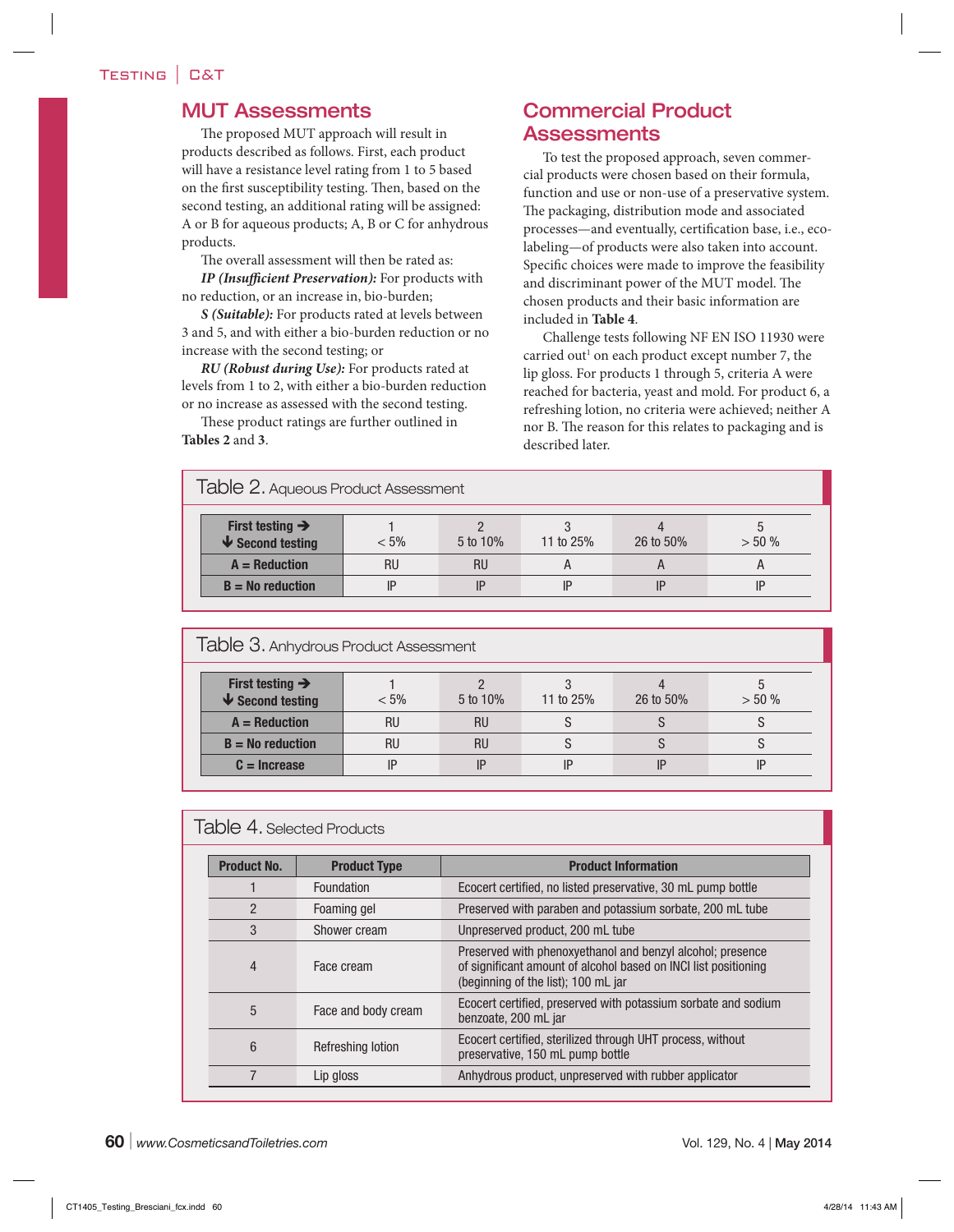Results of the MUT assessment are summarized in **Table 5**. No contamination was found after the use of a face and body cream or a foundation (5). The two most contaminated products were the foaming gel (2) and shower cream (3). This is not surprising, as these are often stored in areas of risk due to the presence

of water. The preserved shower gel did not provide better results, which is noteworthy.

For the face cream (4), the ratio of contamination was high (30%) but concentrations were low  $(< 10<sup>2</sup>$ cfu/g). Nevertheless, this low level of contamination may be associated with an absence of regression (5%).

| <b>Product</b>            | <b>First Analysis</b>                                 |                                               | <b>Second Analysis</b>        |  |
|---------------------------|-------------------------------------------------------|-----------------------------------------------|-------------------------------|--|
|                           | <b>Ratio of contaminated</b><br>samples               | <b>Total of contaminated</b><br>product and % |                               |  |
| 1, Foundation             | 0/20                                                  | $0/20(0\%)$                                   | na                            |  |
|                           | 6/20 (30%) < $10^2$ cfu/g                             |                                               | 10/20 (50%) regression        |  |
| 2, Foaming gel            | 5/20 (25%) between 10 <sup>2</sup><br>and $104$ cfu/g | 12/20 (60%)                                   | $2/20(10\%)$<br>no regression |  |
|                           | $1/20$ (5%) $> 104$ cfu/g                             |                                               |                               |  |
|                           | $3/20$ (15%) < 10 <sup>2</sup> cfu/g                  |                                               | 8/20 (40%) regression         |  |
| 3, Shower<br>cream        | 6/20 (30%) between 10 <sup>2</sup><br>and $104$ cfu/g | 11/20 (55%)                                   | 3/20 (15%)<br>no regression   |  |
|                           | $2/20$ (10%) $> 104$ cfu/g                            |                                               |                               |  |
| 4, Face cream             | 6/20 (30%) <10 <sup>2</sup> cfu/g                     | 6/20 (30%)                                    | 5/20 (25%) regression         |  |
|                           |                                                       |                                               | 1/20 (5%) no regression       |  |
| 5, Face and<br>body cream | 0/20                                                  | $0/20(0\%)$                                   | na                            |  |
| 6, Refreshing<br>lotion   | 1/20 (5%) > $104$ cfu/g                               | 1/20(5%)                                      | $1/20$ (5%) no regression     |  |
| 7, Lip gloss              | $1/20$ (5%) < $10^2$ cfu/g                            | 2/20 (10%)                                    | 2/20 (10%) regression         |  |
|                           | 1/20 (5%) between 10 <sup>2</sup> and<br>$104$ cfu/g  |                                               |                               |  |
| 7, Applicator             | na                                                    | 5/20 (25%)                                    | na                            |  |

#### Table 5. Microbial Stability During Use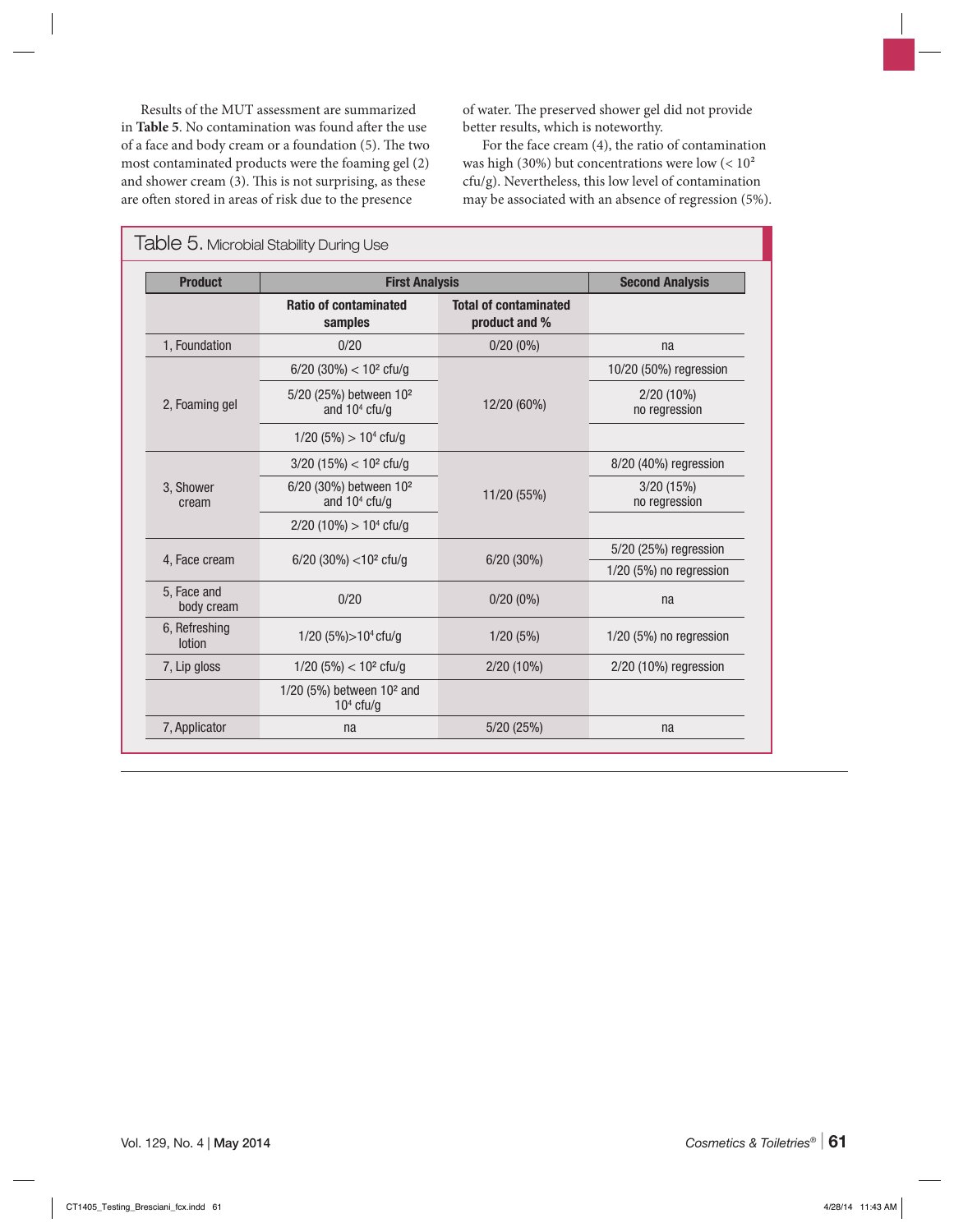#### Testing | C&T

For the refreshing lotion, in only one panelist (10%) was a high level of contamination observed. In the absence of preservative system, no regression was noted.

For anhydrous lip gloss, contaminations are isolated from the gloss itself as well as from the applicators. All the contaminants were isolated and identified, and results are summarized in **Table 6**. The authors noted a large proportion of *cocci* coming from the cutaneous flora, which are directly linked to use. Also observed was the fact that, among the recovered microorganisms, only one was specified: *Staphylococcus aureus* (1/22 *Staphylococci* recovered). A large quantity of Gram-positive bacilli were recovered as well. Another noticeable point was from the foaming gel (2), where the majority of recovered microorganisms were *Staphylococci*, while for the shower cream (3), *Pseudomonas* and *Enterobacteriaceae* were in majority.

**Table 7** summarizes the final product assessments. Interestingly, none of the tested products were rated as Suitable (S). The face and body cream, foundation and lip gloss were classified as RU, whereas the face cream, foaming gel, shower cream and refreshing lotion were classified as IC.

#### Discussion: MUT vs. AET

All products evaluated in accordance with the ISO document (AET) except the refreshing lotion met the most stringent criteria. Nevertheless, following the MUT approach, some products would be classified as IC. This indicates that meeting the AET criteria is not sufficient to ensure a product will not become contaminated during use.

Also, as noted, the refreshing lotion did not meet either criteria A or B. In this case, protection of the ultra high temperature-sterilized formula (UHT) during use was provided by the pack. The protocol showed 5% of samples at most were contaminated  $(>10<sup>4</sup>)$ cfu/g) without any regression observed at the second analysis. This is the most important demonstration of the relevancy of the MUT to evaluate the global microbiological risk during use.

When a formula does not meet either criteria A or B, or where protection during use is based on packaging, then the MUT is capable of assessing the product's robustness to prevent contamination. For satisfactory results (RU and S), this could become acceptable justification for product commercialization. The same reasoning may be followed for products where AET is not relevant, i.e., anhydrous lip gloss.

| Table 6. Identification of Contaminants |                                                   |                                 |  |
|-----------------------------------------|---------------------------------------------------|---------------------------------|--|
| <b>Product</b>                          | <b>Total Number of</b><br><b>Isolated Strains</b> | <b>Identification and Ratio</b> |  |
|                                         |                                                   | Staphylococcus: 9 (45.0%)       |  |
|                                         | 20                                                | Micrococcus: 4 (20.0%)          |  |
| 2, Foaming gel                          |                                                   | Pseudomonas: 6 (30.0%)          |  |
|                                         |                                                   | Gram+ rods: 1 (5.0%)            |  |
| 3, Shower cream                         |                                                   | Staphylococcus: 3 (21.4%)       |  |
|                                         |                                                   | Pseudomonas: 2 (14.3%)          |  |
|                                         | 14                                                | Enterobacteriaceae: 6 (42.9%)   |  |
|                                         |                                                   | Aerococcus: 3 (21.4%)           |  |
| 4, Face cream                           |                                                   | Staphylococcus aureus: 1 (8.3%) |  |
|                                         |                                                   | Other Staphylococci: 5 (41.7%)  |  |
|                                         | 12                                                | Micrococcus: 3 (25.0%)          |  |
|                                         |                                                   | Gram+ rods: 3 (25.0%)           |  |
| 6, Refreshing lotion                    | $\overline{2}$                                    | Pseudomonas: 2 (100%)           |  |
| 7, Lip gloss applicator                 |                                                   | Staphylococcus: 4 (17.4%)       |  |
|                                         |                                                   | Micrococcus: 5 (21.7%)          |  |
|                                         |                                                   | Pseudomonas: 3 (13.0%)          |  |
|                                         | 23                                                | Gram+ rods: 8 (34.8%)           |  |
|                                         |                                                   | Aerococcus: 1 (4.3%)            |  |
|                                         |                                                   | Enterococcus: 2 (8.7%)          |  |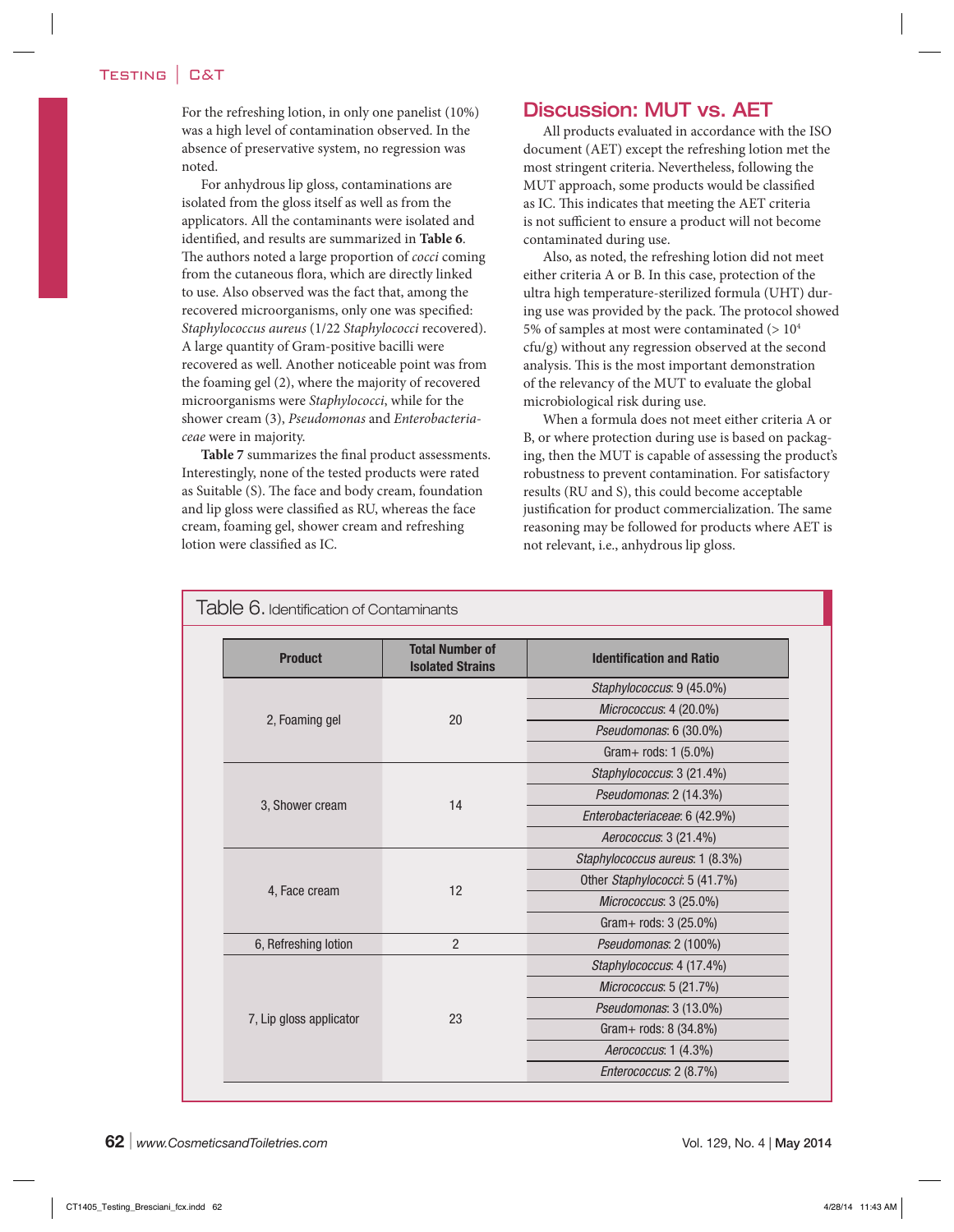Table 7. Final Product Assessments

| <b>Product</b>                 | $%$ of<br><b>Contaminated</b><br><b>Product During</b><br><b>First Testing</b> | <b>Level</b><br>(first analysis) | <b>Product Behavior</b><br>(during second<br>testing) | <b>Conclusion</b> |
|--------------------------------|--------------------------------------------------------------------------------|----------------------------------|-------------------------------------------------------|-------------------|
| 1, Foundation                  | 0                                                                              |                                  | na                                                    | <b>RU</b>         |
| 2, Foaming gel                 | 60                                                                             | 5                                | B                                                     | IC                |
| 3, Shower cream                | 55                                                                             | 5                                | B                                                     | IC                |
| 4, Face cream                  | 30                                                                             | 4                                | B                                                     | IC                |
| 5, Face and body<br>cream      | 0                                                                              |                                  | na                                                    | <b>RU</b>         |
| 6, Refreshing<br><b>lotion</b> | 5                                                                              | $\overline{2}$                   | B                                                     | IC                |
| 7, Lip gloss                   | 10                                                                             | $\overline{2}$                   | А                                                     | <b>RU</b>         |

The difference in results between AET and MUT can derive from different elements. First, during the MUT assessment, contamination is iterative, whereas the AET assesses inoculation at one time. The MUT approach is more appropriate to assess formula robustness. Further, its contamination is natural and comes from the user's environment, whereas

the AET relies on simulated contamination with a limited panel. The likelihood of identifying preservation weakness to some contaminants is therefore increased using the MUT. Also, packaging is an important element to prevent microbial contamination during use, and only the MUT can assess this parameter since the AET only looks at the